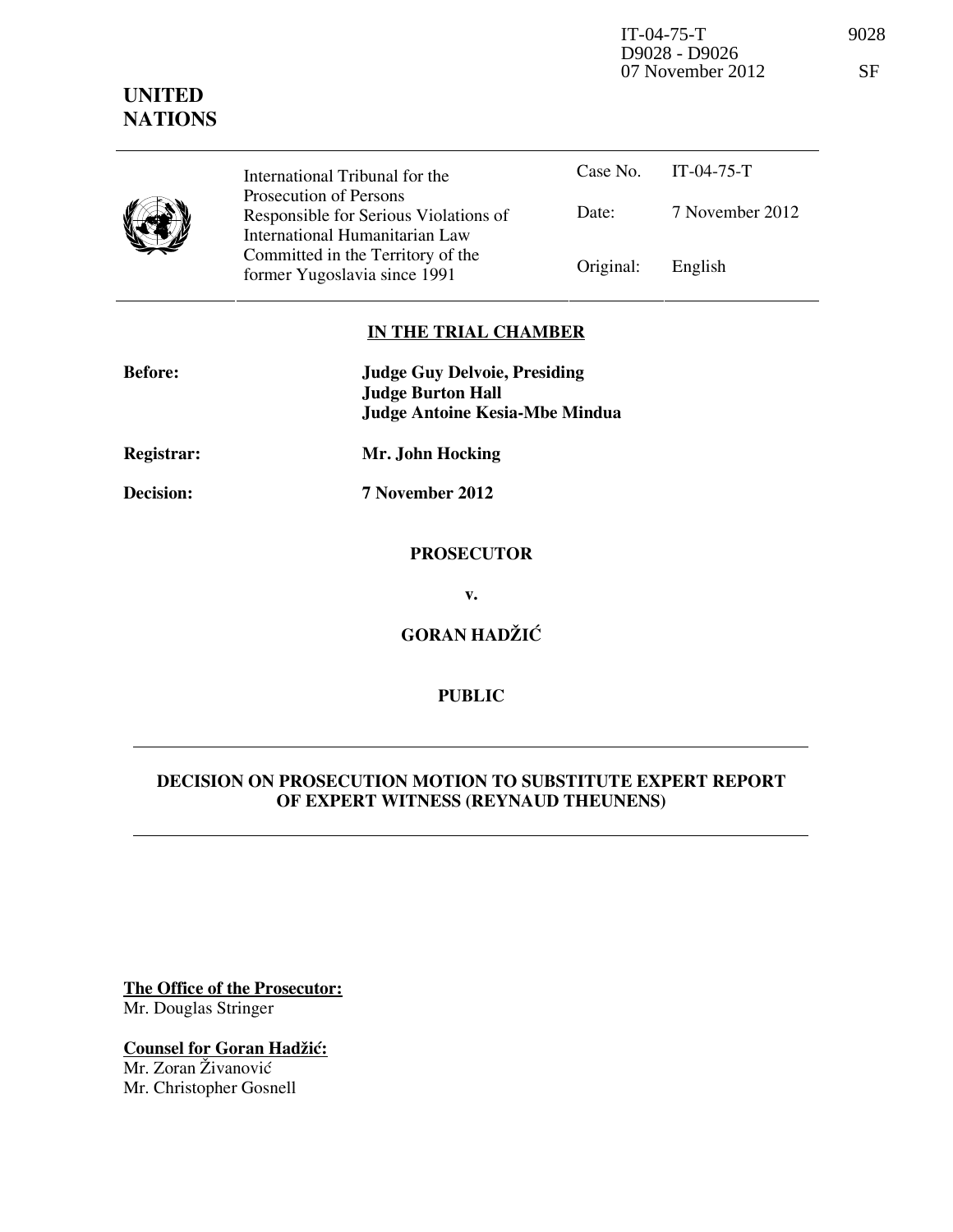1. **THIS TRIAL CHAMBER** of the International Tribunal for the Prosecution of Persons Responsible for Serious Violations of International Humanitarian Law Committed in the Territory of the former Yugoslavia since 1991 ("Tribunal") is seised of the "Prosecution Notice of Filing the Amalgamated Report of Military Expert Reynaud Theunens and Motion to Substitute with a Case-Specific Report", filed on 5 October 2012 ("Motion"). The Defence filed its "Response to Prosecution Notice of Filing the Amalgamated Report of Military Expert Reynaud Theunens and Motion to Substitute with a Case-Specific Report" on 19 October 2012 ("Response"). The Prosecution filed its "Prosecution Request for Leave to Reply and Reply to Response to Prosecution Notice of Filing the Amalgamated Report of Military Expert Reynaud Theunens and Motion to Substitute with a Case-Specific Report" on 29 October 2012 ("Reply").

2. The Prosecution seeks authorisation to substitute the expert report of Reynaud Theunens with a new expert report prepared by Theunens.<sup>1</sup> The Prosecution submits that the new report is more concise than the current report and streamlines Theunens' evidence to focus on crucial features of the military aspects of the present case against Hadžić.<sup>2</sup> The Prosecution submits that Theunens' opinions and analysis of newly obtained material contained in the new report are relevant and probative to the present proceedings. $3$ 

3. The Defence responds that admitting the new report is not justified by good cause and would be prejudicial to the Defence.<sup>4</sup> The Defence submits that the new report is substantially different than the existing report and has been tendered approximately three months after the deadline for disclosure of expert reports.<sup>5</sup> The Defence argues that to grant the Motion would be to allow the Prosecution to enlarge Theunens' testimony without proper notice and would be inconsistent with the purpose of Rule 94 *bis*. 6

4. In accordance with Rule 94 *bis,* the Pre-Trial Judge ordered that the disclosure of expert reports in this case be made by 10 July 2012.<sup>7</sup> On 4 July 2012, the Prosecution requested an extension of time for the disclosure of Theunens' expert report; this request was denied by the Pre-Trial Judge.<sup>8</sup> The Chamber finds that it would not be appropriate to allow the Prosecution to substitute the expert report of Reynaud Theunens with a new report.

 $\overline{a}$ 

<sup>1</sup> Motion, paras 1, 5, 10.

 $^2$  Motion, paras 1, 5.

Motion, paras 1, 6-8.

<sup>4</sup> Response, paras 2-4.

<sup>5</sup> Response, para. 2.

<sup>6</sup> Response, para. 5.

<sup>7</sup> Order on Pre-Trial Work Plan, 16 December 2011, Annex, p. 1.

<sup>&</sup>lt;sup>8</sup> Decision on Prosecution Motion for Extension of Time for Disclosure of Expert Report of Reynaud Theunens, 10 July 2012, paras 5-6.